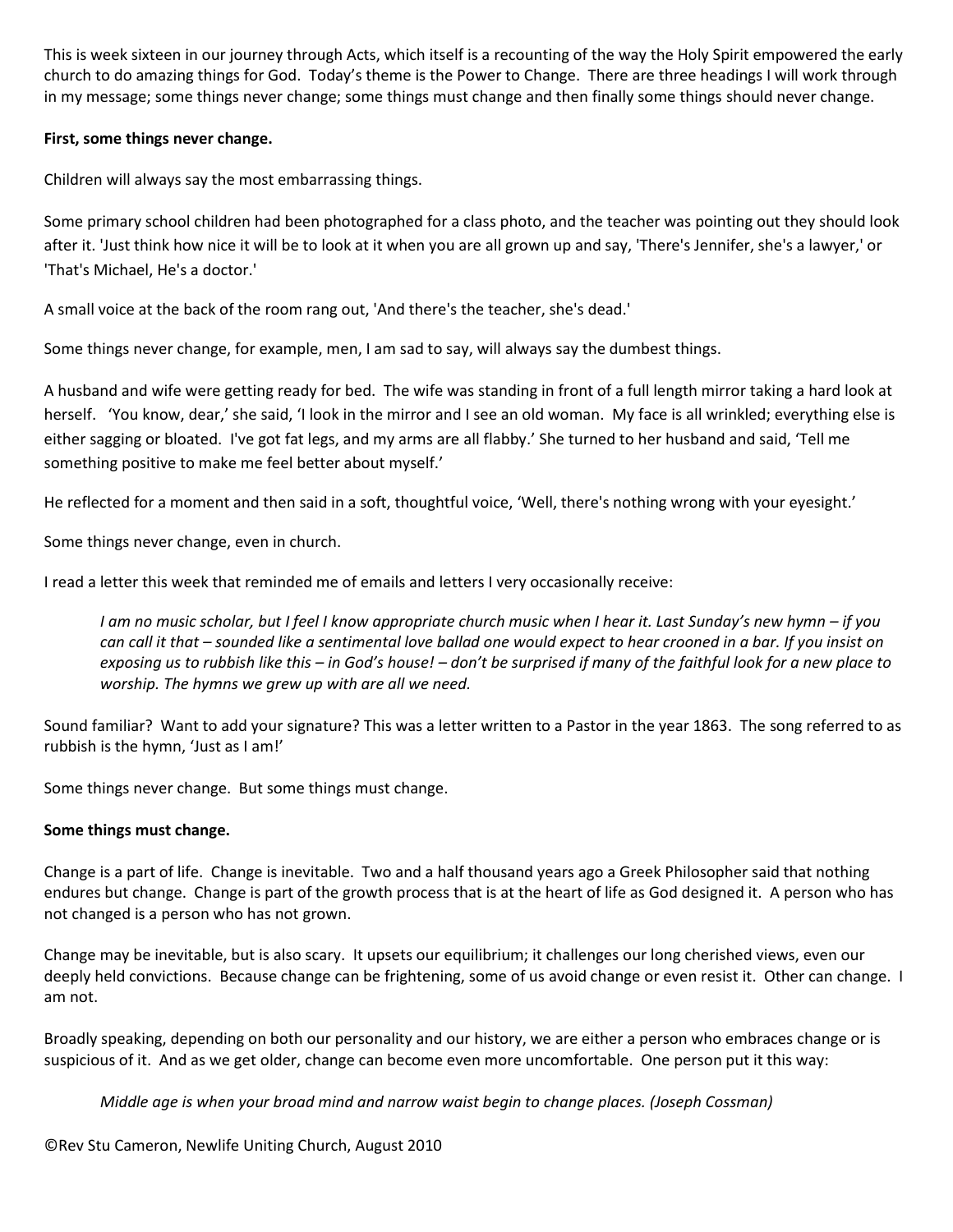Whether we are change embracers or change resisters, we cannot escape the fact that change is at the heart of the gospel. Every Sunday we gather we celebrate the resurrection of Jesus – that death has been swallowed up in victory and that with that victory the process of renewing the creation has begun and will be consummated when Jesus returns. On a personal level we sing songs that celebrate the change we experience through faith. Change, renewal and conversion- this is the heart of the gospel.

Today's passage recounts one of the most radical and far-reaching changes of mind in Christianity. Let's jump in to Acts, chapter 10.

Caesarea by the Sea was a magnificent port city build by Herod the Great. I had the privilege of visiting the ruins earlier this year. In Jesus' day Caesarea was occupied by a Roman garrison, of which Cornelius was a commander of a company of 100 men. Luke tells us:

(Cornelius) and all his family were devout and God-fearing; he gave generously to those in need and prayed to God regularly. (Acts 10:2)

Cornelius was a gentile, a non-Jew, who it appears had embraced the radical notion that there was only one God, rather than many and who was observing much of the moral code at the heart of Judaism. But he was not a Jew; he had not been circumcised.

One day during afternoon prayers Cornelius has a dream which terrifies him. An angel tells him to send men south to Joppa to fetch Peter and bring him back to Caesarea. He obeys the angel and sends the men.

The next day, when Cornelius' men had almost reached Joppa, Peter was on the roof of the house where he was staying. He was hungry and while praying he fell into a trance and he had a dream about food.

Peter's stomach was growling and his mind began to wander. Nothing strange there; we often dream of the things we crave when we sleep. The unusual part of Peter's dream was the food that was in it:

Peter saw heaven opened and something like a large sheet being let down to earth by its four corners. It contained all kinds of four-footed animals, as well as reptiles of the earth and birds of the air. Then a voice told him, 'Get up Peter. Kill and eat.' (Acts 10:11-13)

What for you would be the worst meal possible? What food, even if you were desperately hungry, would you struggle to eat? In our house we have one child who refuses to eat meat and another child who pretty much refuses to eat most vegetables. It makes for an interesting menu!

For an orthodox Jew like Peter his vision was no dream, it was a nightmare – like a vision from a horror movie. The sheet he saw was filled with a mixture of clean and unclean food. Jews did not eat unclean food, or even food that at come into contact with unclean food. But a voice that he intuitively knows is the voice of God instructs him to kill and eat. In his dream he protests, perhaps believing that God is trying to test him. But God challenges him:

Do not call anything impure that God has made clean. (Acts 10:15b)

The vision is repeated three times, which seems to be a pattern repeated in Peter's life. Three times he denied Jesus. Three times the resurrected Jesus asks Peter if he loves him. And now three times Peter has the same strange, perplexing dream.

©Rev Stu Cameron, Newlife Uniting Church, August 2010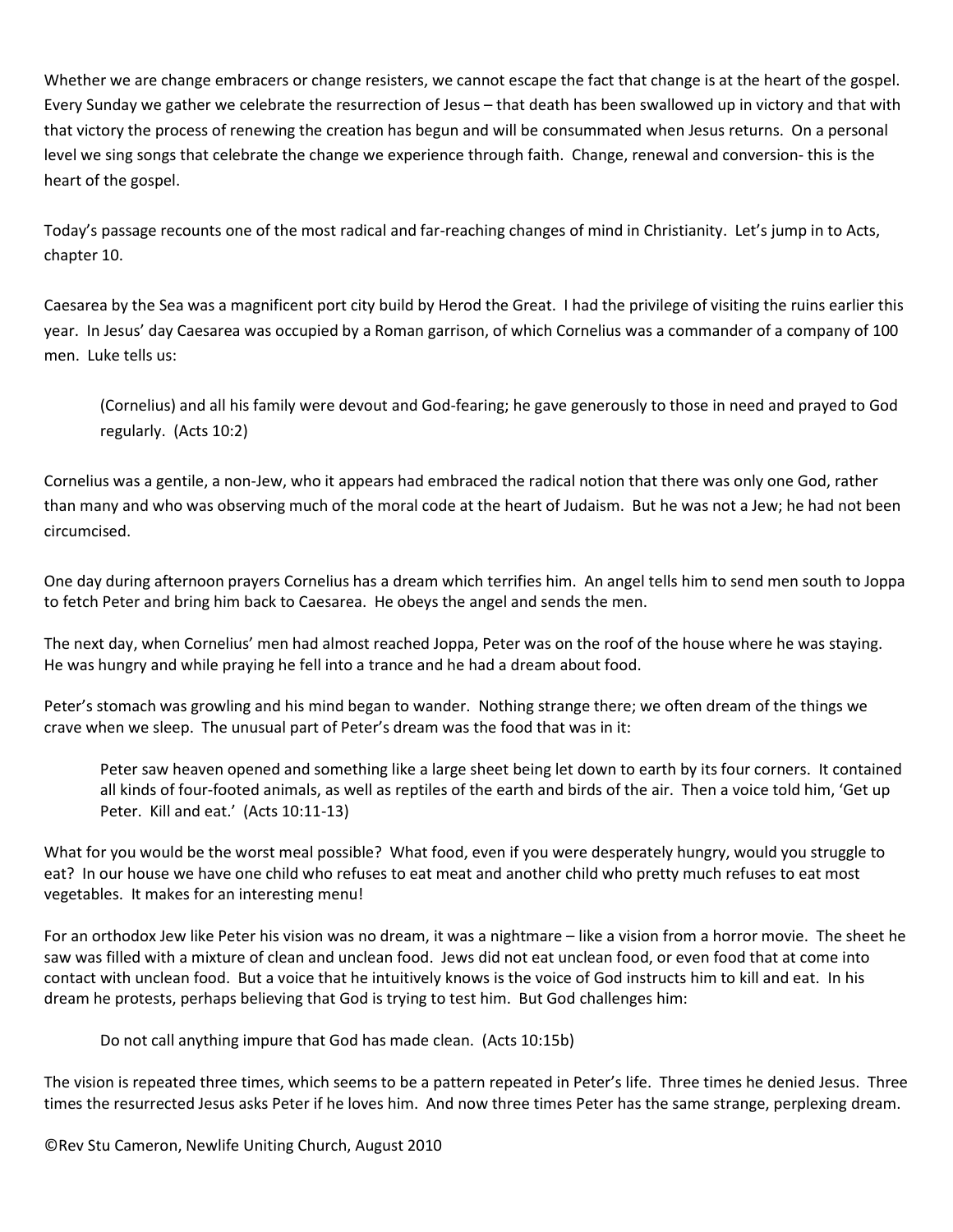While he is still wondering what it all means, Cornelius's servant knock on the door, tell Peter about Cornelius's vision and invite him north to Caesarea.

It's a strange request, but on the back of his strange dream, Peter accepts. He knows God is up to something. Peter has learned that to keep in step with the Holy Spirit he needs to expect the unexpected. I wonder if some of us dismiss dreams we have or little coincidences in our life that are God's Spirit whispering to our hearts. Last week two people independently emailed me bible verses that felt prompted to share with me. At the time I thought, 'That's nice.' It was only two days later that I connected the two verses to hear God's voice speaking to me in a way that reshaped my message last Sunday morning. I have shared before that perhaps the most dangerous words we can pray are, 'Speak Lord, for your servant is listening.'

Let's move on. The next day Peter walks the two-day, thirty mile journey north. He arrives in Caesarea and finds that Cornelius has called together all his close friends and relatives who are now waiting expectantly. Peter walks into the room and says:

You are well aware it is against our law for a Jew to associate with a Gentile or visit him. But God has shown me that I should not call any man impure or unclean…May I ask why you have sent for me? (Acts 10:28, 29b)

Peter gets it, but not quite all of it. You see God has established a divine appointment between Cornelius and Peter. Cornelius responds to Peter's question by recounting his own angelic vision instructing him to fetch Peter. He goes on to say:

Now we are all here in the presence of God to listen to everything the Lord has commanded you to tell us. (Acts 10:33b)

All the pieces fall into place now; the scales fall from Peter's eyes. He says to all who are gathered:

I now realize how true it is that God does not show favouritism but accepts men from every nation who fear him and do what is right. (Acts 10:34)

Peter then does what any good preacher does when they have a captive audience; he preaches! Importantly Peter preaches the same content to Gentiles as he has to Jewish audiences before – the life, death and resurrection of Jesus and all it means. Before Peter had finished his sermon, before the altar call, before the response time, before they sang just one more verse of Just as I Am, God interrupts again:

While Peter was still speaking these words, the Holy Spirit came on all who heard the message. The circumcised believers who had come with Peter were astonished that the Holy Spirit had been poured out even on the Gentiles. For they heard them speaking in tongues and praising God. (Acts 10:44-46)

The sermon wasn't over and revival had broken out! Don't you love it?!

Peter decides that since the Gentiles believers had been baptized in the Holy Spirit, baptism with water and in the name of Jesus Christ would not be a bad idea. If God had accepted these Gentiles as his children, how could the Jewish Christians not accept them as their new brothers and sisters?

This is a wonderful story. Only in God's economy are two more unlikely paths likely to cross – Peter an orthodox Jew and Cornelius a Roman centurion. There are two conversions; it is not just Cornelius that undergoes a conversion experience, but in many ways Peter also himself.

It is hard for us to understand two thousand years later the level of suspicion that Jews then had towards non-Jews. But after centuries of occupation and oppression – the Assyrians, Babylonians, Persians, Greeks and the Romans – Israel was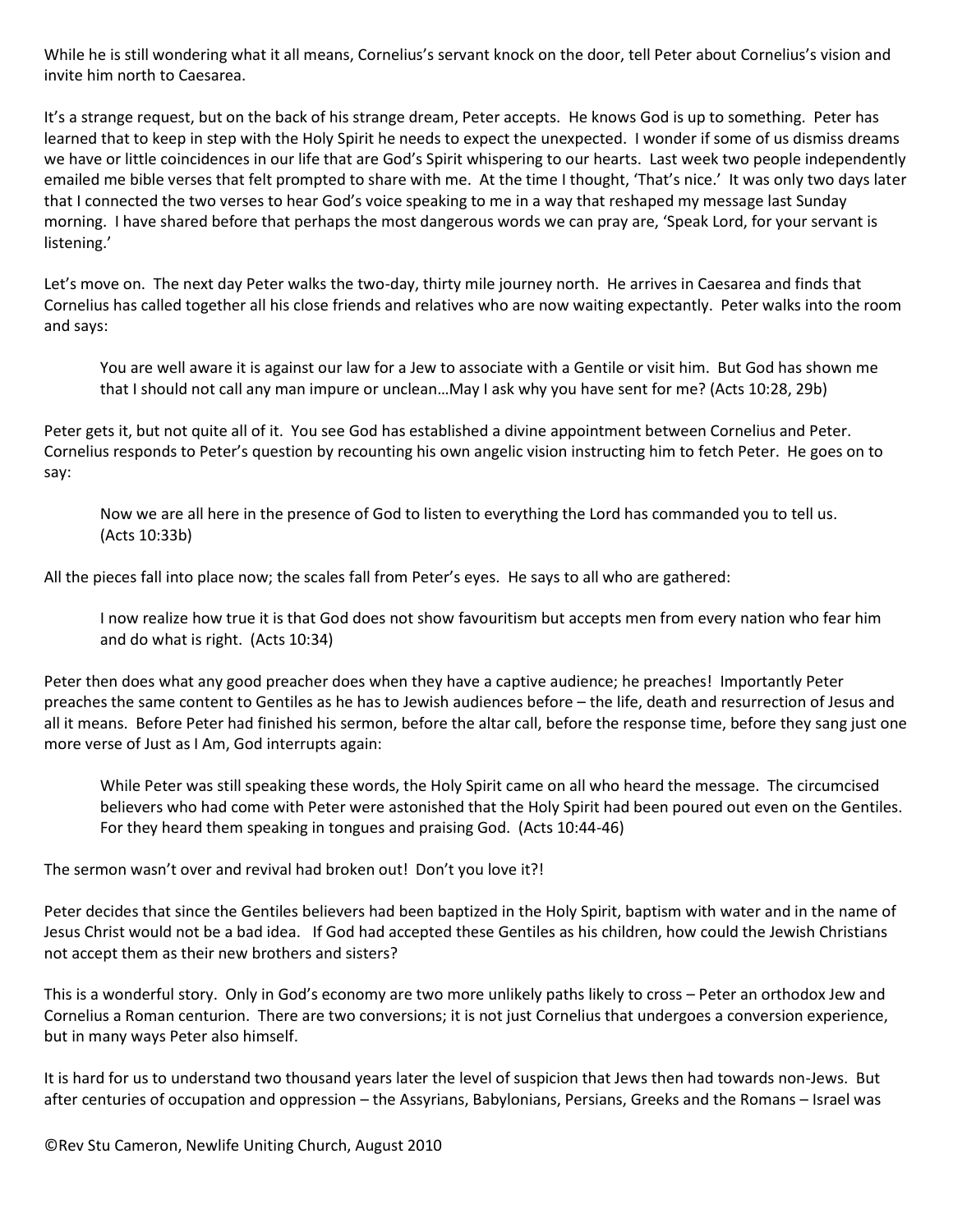antagonistic towards other nations and races. This understandable antagonism was reflected in the Jewish traditions that had developed after centuries of exile and occupation. For example, one of many teachings stated:

*Keep yourself separate from the gentiles (nations), and do not eat with them; and do not imitate their rituals, nor associate with them. (Jubilees 22:16)*

Jews who took their faith seriously would never eat with a non-Jew, enter their house or have any direct contact with them if at all possible. This was the tradition that had developed, which Peter was immersed in, and which God was now challenging.

It was a tradition that distorted God's commitment to Israel as God's chosen people and now made them God's favourite people, which was never God's intention. In forming Israel, God blessed a chosen people to be a blessing to all nations. God said to Abraham:

I will make you into a great nation and I will bless you...and all the peoples on earth will be blessed through you. (Genesis 12:2, 3)

It's hard to bless someone when you won't even eat with them.

Blessed to be a blessing, the Jews are God's chosen people; but God does not play favourites.

And God was not playing favourites in the church. Jesus' commission was to go into all the nations. His promise was that the church would be his witnesses in Jerusalem, Judea, and Samaria and to the ends of the world.

Peter's dream and then visit to Cornelius's house where he see's Gentile believers experience their own Pentecost forced him to re-evaluate his understanding of God and His purposes with the world. God was messing with both his head and his theology. Isn't that just like God!

Last week I shared John Wesley's framework for how we form our theology, our understanding of God. In summary, we form our understanding of God as we read the Bible, the Scriptures, through the lenses of tradition, reason and experience. But always, the Bible is our primary source for our understanding about God. It is through the witness of the Bible we discover Jesus Christ, and through him, the fullness of truth that sets us free.

Problems begin when we elevate one or more of tradition, experience or reason above scripture. Such an elevation can easily distort our picture of God. And that is what had happened in Peter's day. The tradition that had evolved over many centuries that treated non-Jews with suspicion, even hostility, blinded people to the clear teaching in the Old Testament scriptures that Israel was blessed to bless all the nations, that God's house was to be a house of prayer for all the nations and that the stranger and the alien were to always to be offered hospitality.

While God's truth is always and forever true, our appreciation and understanding of it should change deepen with time.

## *Truth is eternal, knowledge is changeable. It is disastrous to confuse them. [\(Madeleine L'Engle\)](http://www.quotationspage.com/quotes/Madeleine_L%27Engle/)*

While God's truth is infinite and unchangeable, our grasp – our knowledge- of it is finite and changeable. Sometimes, as he did with Peter, God shakes us out of our complacency with an experience that grabs our attentions and forces us to reevaluate long held convictions in order that we might see and experience God's truth more clearly.

For God's sake, some things must change – most especially our knowledge of Truth.

The barbaric conditions of colonial slavery led William Wilberforce to confront the church with its distorted interpretation of the Bible's teaching on slavery.

©Rev Stu Cameron, Newlife Uniting Church, August 2010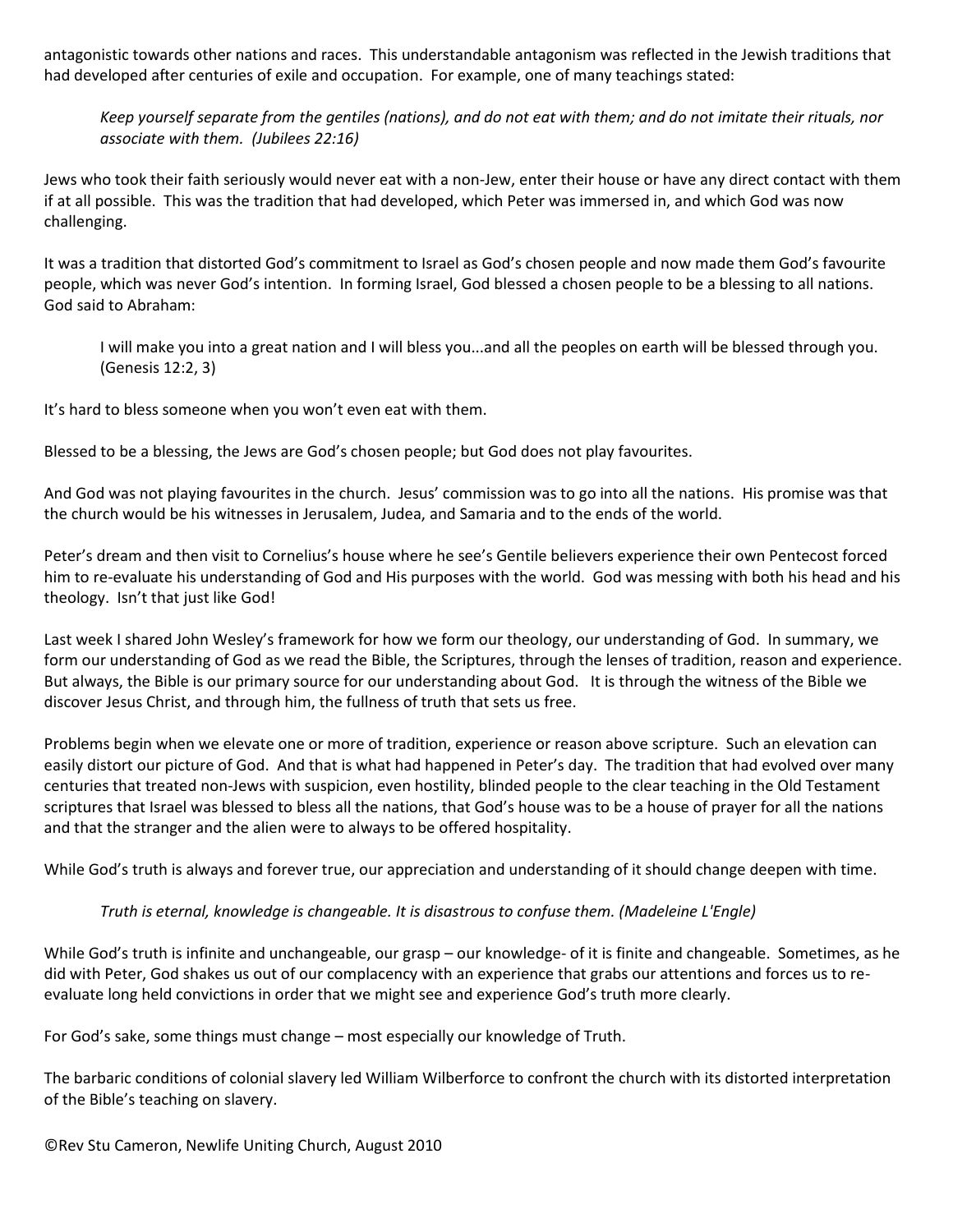In recent times, endemic poverty in a world where there is more than enough food for everybody has forced evangelical Christians to re-evaluate the Bible's teaching on the poor and the church's responsibility to seek the salvation of the whole person. These are just two examples of many.

But it gets even more personal than that. My mum and dad are staying with us at the moment. I can vividly remember an experience my dad had that forced him to re-evaluate and then change some strongly held convictions. Dad is going to share about that now. Please welcome him.

## **Interview with Dad**

Some things must change. We are very good at cocooning ourselves from experiencing God's truth. Where is God calling you to re-evaluate your understanding and experience of Him?

Perhaps there is deep-seated suspicion you have of the Holy Spirit that holds you back from experiencing the fullness of God that He offers all of us? We have elevated our prejudice to the point it blocks us from receiving the free, gracious gift of God for all his children.

Perhaps a crushing experience of God's apparent absence has lead to a vow you will never ask anything of consequence of God again? We have elevated our experience, or lack of it, above raw obedience God's command to ask, to seek, to knock.

Perhaps you have clung doggedly to a doctrine, and interpretation of scripture that you sense God is calling you to prayerfully re-examine? We have stubbornly clung to our convictions without allowing God to convict us.

Some things never change and some things must change.

### **And finally, some things never change.**

There is a lie that is pervasive in our culture that says all truth is relative. In its most primitive form, this lie states that you have your 'truth', I have my 'truth' and as long as we don't hurt anybody, or, God forbid, try too hard to convince others of our particular truth, then we can all live together happily ever after.

This is a particularly convenient understanding of truth as it allows us to design our own values and beliefs according to our own personal preferences. This in turn leads to moral relativism, where there are no moral absolutes, no commonly held boundaries or understanding of what is right and wrong. And the fruit of that vine is chaos in families and in society.

'As long as we don't hurt anybody it's ok' is one of the most destructive lies in our culture. It makes no sense. You see if we are all living according to our version of the truth, as if there are no absolutes, someone, somewhere is always going to get hurt.

Truth, God's truth, is unchangeable. Catholic novelist Flannery O'Connor put it far better than me.

#### *The truth does not change according to our ability to stomach it. [\(Flannery O'Connor\)](http://www.quotationspage.com/quotes/Flannery_O%27Connor/)*

We should always state our understanding and knowledge of God's truth with humility. The church, to its great shame, has not always done this. But while we should express God's truth humbly, we should also do so confidently with a confidence not based on our intelligence, but on confidence in God's Word. Let me illustrate briefly.

Over the last five decades there has been a sexual revolution in the western world. Most couples live together before they marry, if they choose to marry at all. Sexual intimacy outside the covenant of marriage is now 'normal' in that most couples are sexually active long before their wedding day.